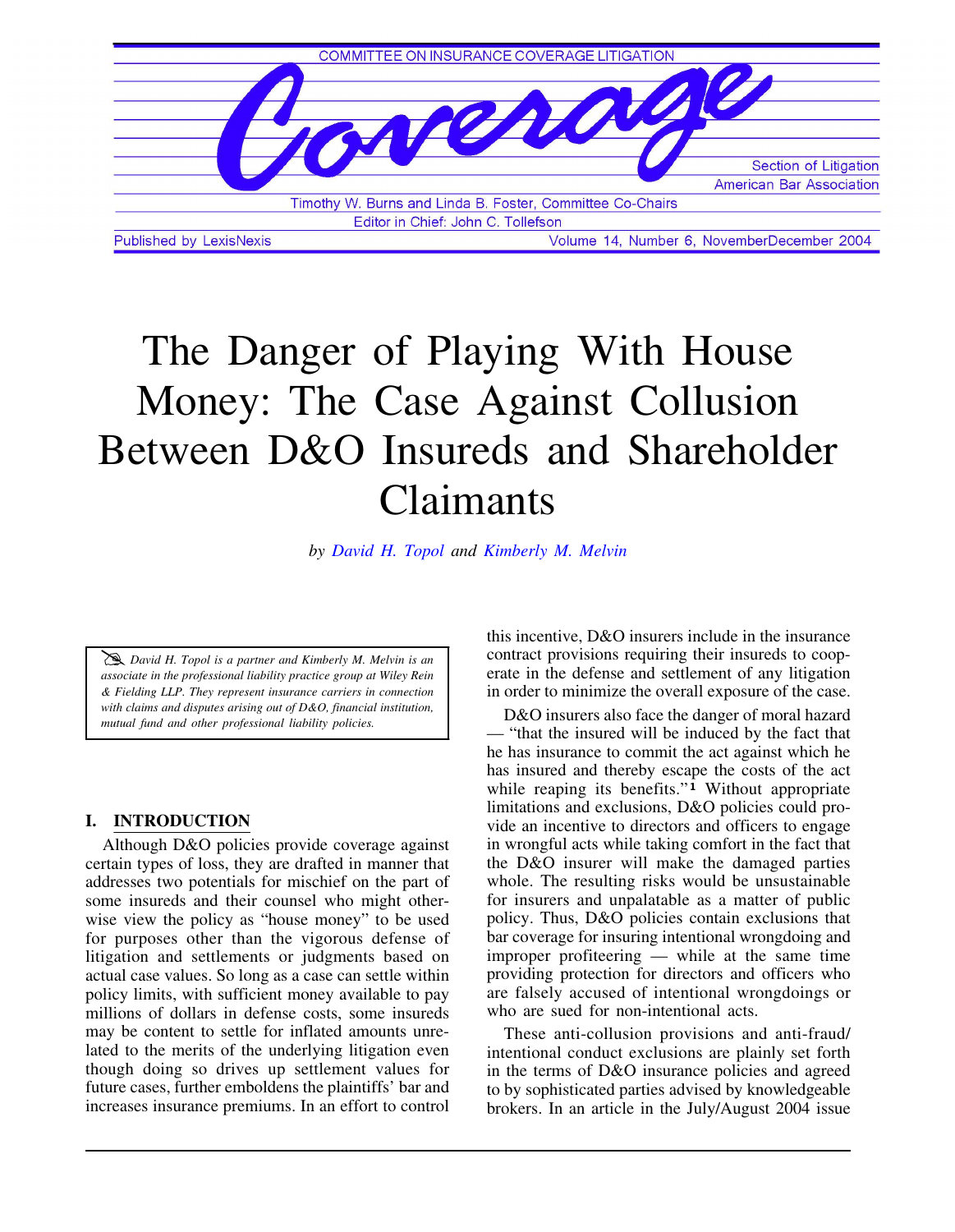of Coverage, however, John H. Mathias, Jr. and Timothy Burns ignore these provisions of the D&O policies and advise insureds to "closely align" their interests with those of shareholder claimants in order to "maximize the amount of insurance proceeds" used to settle underlying litigation. Mathias and Burns's arguments suffer from three fundamental defects.

First, Mathias and Burns's argument that insureds should, in effect, collude with claimants to maximize policy proceeds flies in the face of the numerous provisions in the D&O policy that expressly preclude such conduct. D&O policies require insureds to act, as many insureds do, in good faith by vigorously defending litigation, cooperating with their insurers and not increasing the insurer's exposure. These provisions are intended to align the insurer's and the insureds' incentives to prevent insureds from treating the D&O policy as "house money" that they can draw down on to settle litigation regardless of whether the settlement amount is justified on the merits.

*"First, Mathias and Burns's argument that insureds should, in effect, collude with claimants to maximize policy proceeds flies in the face of the numerous provisions in the D&O policy that expressly preclude such conduct."*

Second, Mathias and Burns erroneously assert that a D&O insurer "stands in the shoes" of the insureds and that it is therefore "sanctimonious" for an insurer to rely on exclusions in the policy, such as the ones applicable to deliberate fraud or personal profiteering, to deny coverage. A D&O policy is not a performance bond, however, and a D&O insurer has no more obligation to insure embezzlement or fraud than a property insurer has to insure against arson.

Third, Mathias and Burns ignore the common interest that insureds and insurers share in effectively defending against lawsuits by securities claimants, many of which have little merit. If the proceeds of D&O policies are viewed as "house money" to be turned over to plaintiffs and the plaintiffs' bar, then plaintiffs will have an incentive to keep bringing securities lawsuits. Indeed, the plaintiffs' bar could prey on the adversarial dynamic between D&O insurers and their insureds espoused by Mathias and Burns. If, however, insureds defend litigation in the same way they would in the absence of coverage as they are obligated to do under the D&O policy — then plaintiffs may be deterred from bringing these lawsuits, which harm insureds by making it more expensive to acquire D&O insurance, by generating adverse publicity for the insured entity and by diverting the attention of directors and officers from effectively running their company.

## **II. INSUREDS ARE REQUIRED TO COOPERATE WITH INSURERS**

D&O insurers confront the problem that some insureds and the counsel they have selected may be unwilling to defend a lawsuit vigorously when they can settle with house money. There is a risk that an insured may act differently in handling litigation when its own money is at stake (*e.g*., if a case is likely to settle either below the retention or above the limits of liability) than if the case will be resolved only with insurance proceeds. Indeed, Mathias and Burns urge precisely this approach when they advise that the D&O policy should "guide [the] litigation decisions" of defense counsel and plaintiffs' counsel.

In an effort to ensure that insureds defend litigation appropriately, rather than using house money to "maximize" the amount of insurance proceeds available to resolve the claim, D&O policies contain a number of provisions governing the relationship between the insurer and insureds that seek to align the parties' incentives. Mathias and Burns do not even mention these provisions, let alone explain how their recommendations can be squared with these provisions of the D&O policy.

### **A. Cooperation and Association Clauses**

Virtually all D&O insurance policies allow the insurer to associate in the defense of underlying litigation and require the insureds to provide to the insurer "such information, assistance and cooperation" as the insurer may request. This provision is sufficiently important that "it cannot seriously be contended that insureds would not be required to disclose contents of any communications they had with defense counsel representing them on a claim for which insurers had the ultimate duty to satisfy."**<sup>2</sup>** When an insured fails to cooperate with an insurer**<sup>3</sup>** or to permit it to associate in the defense of the litigation, the insured's conduct violates the D&O policy, prejudices the insurer and vitiates coverage for the claim at issue.

The cooperation and association clauses serve a number of important purposes. To begin with, they ensure that the insurer receives sufficient information to evaluate the claim in order to determine whether the case is being effectively defended and to evaluate the exposure of the case. In some instances, it may be possible to achieve an early resolution of the case that, even with a substantial payment, benefits the insureds by providing a prompt resolution and benefits the insurer by enabling some savings from its policy limits. In other instances, the information provided to the insurer may reveal that the underlying litigation is largely without merit. In those cases,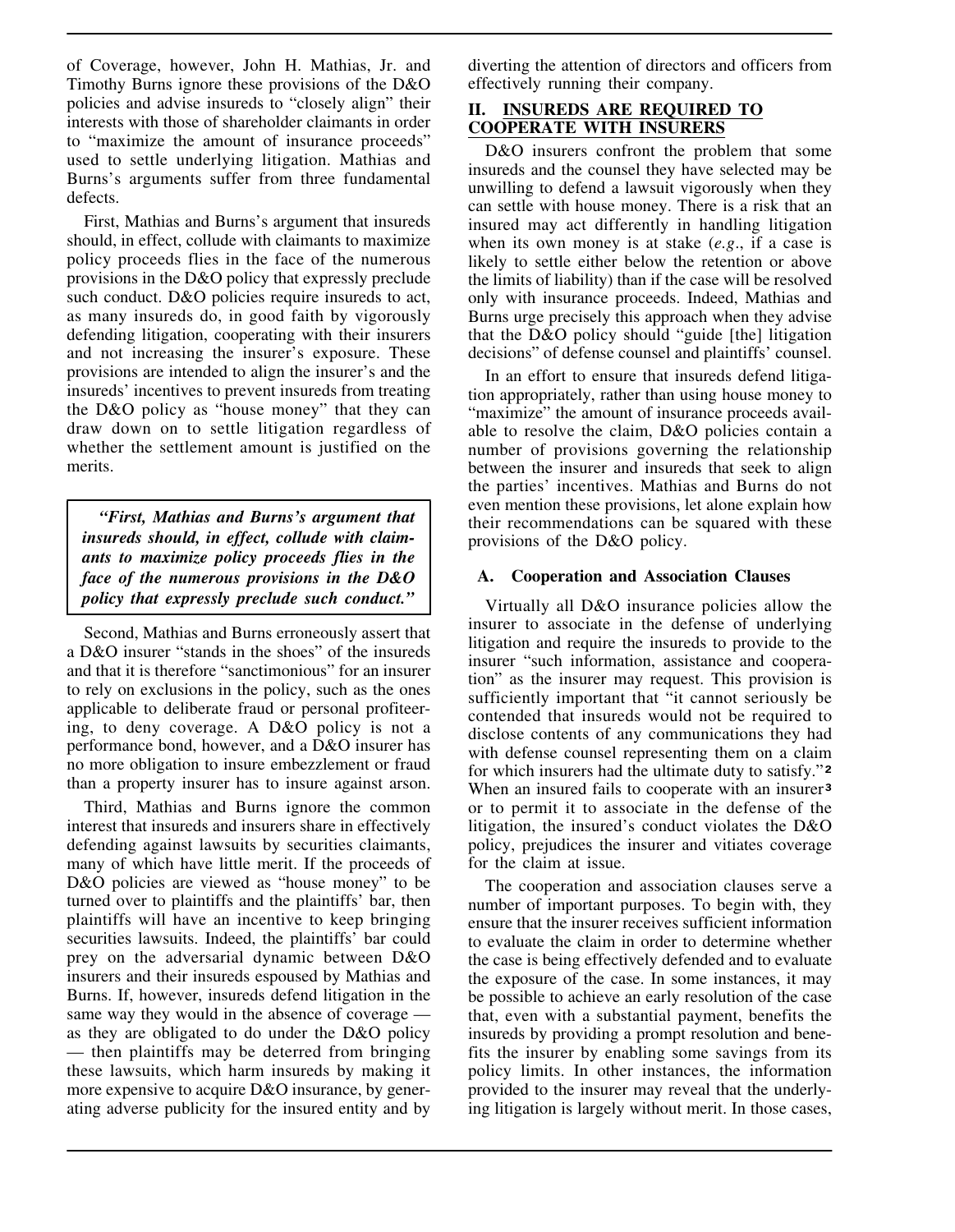the exchange of information required by the cooperation clause may enable the insurer to identify and follow up on a need to strengthen the defense by, for example, adding appropriate expert witness support at an early juncture.

A second important function of these D&O policy provisions is "to protect the insurer's interest and prevent collusion between the insured and injured person."**<sup>4</sup>** *Youell v. Grimes* **<sup>5</sup>** provides an extreme example of the type of collusion that insurers seek to guard against. In that case, the court considered the application of the cooperation clause to a company that was sued for securities fraud and sought coverage under a D&O policy. The insurer consented to the selection of defense counsel, who ultimately negotiated a \$410,000 settlement of the securities suit. Before the settlement was finalized and approved by the court, however, the policyholder filed for bankruptcy under Chapter 11 and designated a representative of the estate. The estate representative subsequently withdrew the motion to approve the settlement, informed the securities plaintiffs that the policyholder's files contained "every smoking gun memo imaginable" and that "\$410,000 is not an adequate amount to settle all claims," filed an answer in the securities suit admitting liability, and agreed to settle the suit for \$1.7 million. The court agreed with the insurer that those actions constituted a material breach of the cooperation clause, reasoning that the higher settlement was a result of the actions by the estate representative and that the admission of liability "precluded the underwriters from effectively defending" the claim.**<sup>6</sup>**

Although Mathias and Burns advocate a slightly more subtle form of collusion, their recommendations still result in a breach of the cooperation clause. D&O insurers can and do agree to settlements up to policy limits when presented with full and complete information demonstrating that the payment is appropriate in light of the facts of the case and the exposure faced by the insureds. Insurers are not, however, obligated to pay unwarranted amounts simply because a policy has high limits, and an insurerd should not be permitted to work with claimants to achieve such a result.

#### **B. Not Increase the Insurer's Exposure**

D&O policies also often contain a provision barring the insureds from "taking any action that in any way increases the insurer's exposure." Yet Mathias and Burns urge insureds to take a number of steps for the very purpose of increasing the insured's exposure. For example, they suggest that insureds with plaintiffs to "soften the insurers' negotiation position" so as "to put an insurer at risk for extracontractual damages." Similarly, they suggest that insurers seek to have plaintiffs "structur[e] their allegations to avoid aiding an insurer's attempts to rescind a D&O policy or exclude the securities lawsuits based on the deliberate fraud exclusions." If insureds align their interests with those of the claimants to "maximize" the amount of insurance proceeds, however, they clearly violate this provision of the policy.

## **C. Consent to Settlement**

D&O insurance policies also require insureds to obtain the insurer's consent prior to settling a claim, and the failure to obtain consent precludes coverage.**7** Although many policies provide that consent "not unreasonably be withheld," the insureds must demonstrate the reasonableness of a settlement and the mere fact that the company, for business reasons, wants to overpay for settlement at the insurer's expenses does not provide grounds for settlement.**<sup>8</sup>**

### **D. Insured v. Insured Exclusion**

Insurers also used the insured v. insured provision in D&O policies to guard against potential collusion. Although the precise formulation varies by insurer, almost all D&O policies preclude coverage for claims brought by, or with the assistance, of the policyholder company, its officers or directors.

One of the purposes of this provision is to prevent insureds from making the insurer step into its shoes for "friendly or collusive lawsuits where a company tries to convert its D&O policy into a corporate errors and omissions policy." **<sup>9</sup>** In one case, a court held that where a former officer and director of a company provided "active assistance" to plaintiffs who had brought a derivative lawsuit, the insured v. insured exclusion of the policy precluded coverage.**<sup>10</sup>**

# **E. Duty of Good Faith and Fair Dealing**

In addition to the specific policy provisions discussed above, insureds have an implied duty of good faith and fair dealing. One commentator has noted,

In the modern insurance context, the duty of good faith and fair dealing is considered to be a *mutual* duty of the insured and the insurer and generally applies to the conduct of the parties in the context of the insurance contract.**<sup>11</sup>**

As a part of its implied duty, "the insured is expected not to provide false or misleading information to the insurer in the application for the policy or in the event of a claim under the policy or otherwise cooperate with the insurer in the event of a claim." **<sup>12</sup>** Although typically raised as a defense to a bad faith claim by an insured, some jurisdictions recently have "recognize[d] an insurer's right to sue the insured for breach of the covenant of good faith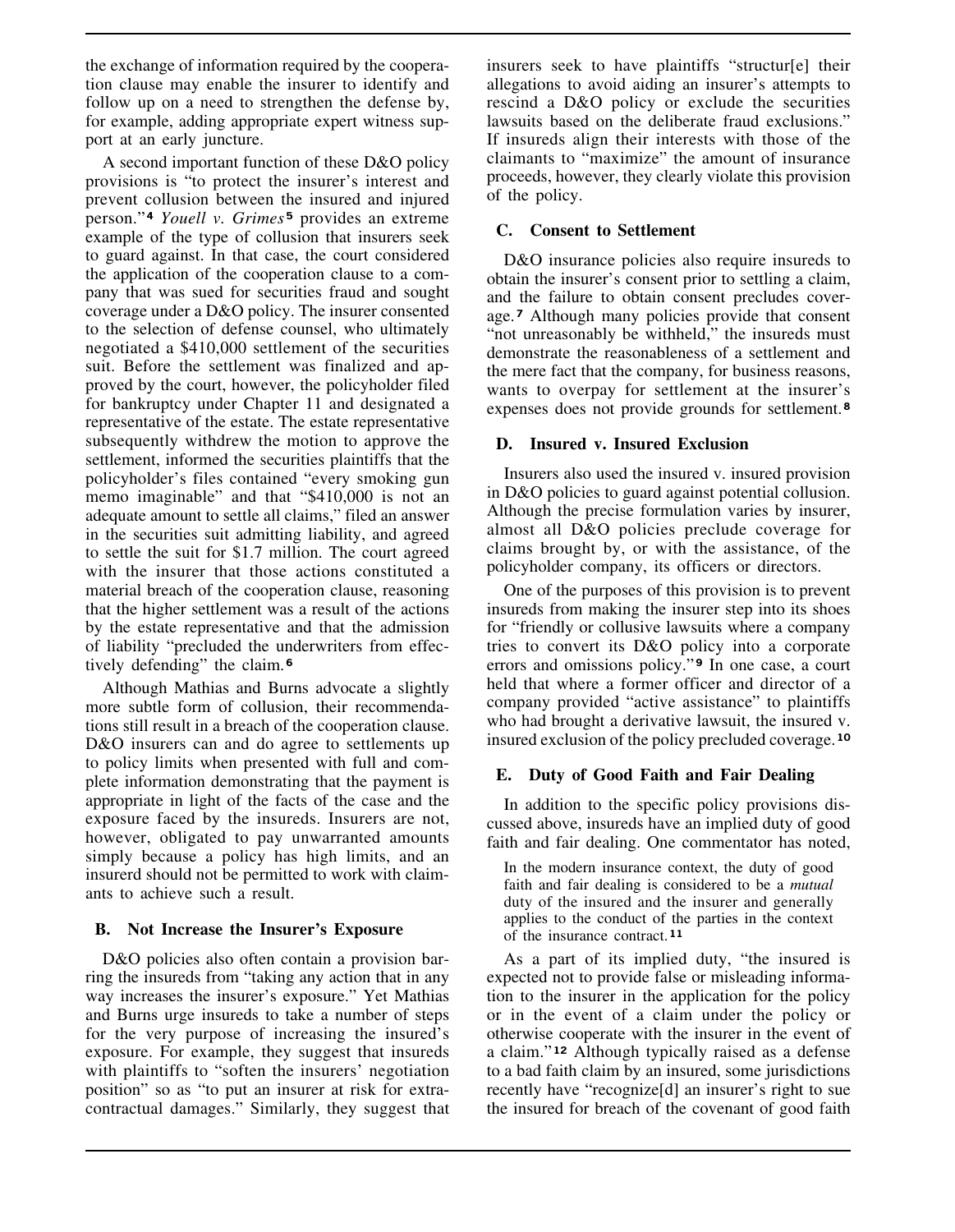and fair dealing." **<sup>13</sup>** If insureds work together with claimants to "maximize" the amount of insurance proceeds, as proposed by Mathias and Burns, they violate their implied duty of good faith and fair dealing.

*"If insureds work together with claimants to 'maximize' the amount of insurance proceeds, as proposed by Mathias and Burns, they violate their implied duty of good faith and fair dealing."*

## **III. D&O POLICIES ARE NOT PERFORMANCE BONDS**

A D&O policy generally provides (i) liability coverage payable directly to the directors and officers for liability resulting from their wrongful acts when indemnification is not permitted or not available due to insolvency and (ii) coverage payable to the corporation/insured entity to reimburse it for indemnification provided to their directors and officers for claims against them. Some D&O policies also provide liability coverage payable directly to an insured entity for its wrongful acts although this coverage is typically limited to securities claims in policies issued to publicly traded companies.

Whether or not there is coverage for any particular claim, however, depends on the exact language of the policy to which the insurer and the insured agreed. Through various terms, conditions and exclusions, the parties to an insurance contract define the exact contours of the insurance coverage purchased and the contractual duties imposed on the parties. For example, D&O policies generally exclude certain types of risk that insurers do not want to or cannot as a matter of public policy insure (*e.g.*, criminal acts, intentional acts, personal profit), as well as matters covered by other policies (*e.g.*, bodily injury, matters noticed under other insurance policies).

*"An insurer does not act 'sanctimoniously' when its declines to cover what is specifically excluded by the terms of the policy purchased by the insureds."*

Mathias and Burns's assertion that "the insurance company has agreed to stand in the shoes of its allegedly wrongdoing insureds to the full extent of its policy's limits of liability" ignores the fact that the insureds paid for an insurance contract that includes provisions that exclude coverage for certain types of conduct. That an insurer agreed to defend and indemnify a director against a lawsuit alleging negligence does not mean that the insurer intended to provide coverage for deliberate fraud. Yet Mathias and Burns ignore the existence of these types of exclusions in D&O policies, arguing, for example, that "insurers have asserted" that D&O policies do not afford coverage for deliberate securities fraud. An insurer does not act "sanctimoniously" when its declines to cover what is specifically excluded by the terms of the policy purchased by the insureds.

After all, the entities and individuals insured by D&O policies are sophisticated contracting parties with substantial bargaining power advised by knowledgeable brokers well versed in the contours of D&O policy forms. Corporations weigh the costs and benefits of various policy forms in the market place (and their terms, conditions and exclusions), and purchase the policy that best suits their and their directors' and officers' needs. As such, it is untenable for insureds to cry foul when insurers seek to enforce the terms of the policy that they purchased. Holding contacting parties to the terms of their agreement is a fundamental tenant of contract law that applies with equal force in the insurance context.

Moreover, adherence to the plain meaning of the terms of insurance contracts allows the insurance market to function properly. Entities throughout the country, including the commercial, government and insurance industries, conduct their affairs with the expectation that the courts will enforce contracts as written. As the California Supreme Court has observed, judicially created insurance coverage leaves other "insureds to bear the expense of increased premiums necessitated by the erroneous expansion of their insurers' potential liabilities."**<sup>14</sup>**

In addition to the express exclusions in D&O policies, there are public policy reasons why deliberate fraud and personal profit is uninsurable. Absent exclusions for such conduct, the incentive for improper behavior would be enormous. A CEO of a company could intentionally lie about the company's financial condition in order to profit from the sale of stock options and know that even if he were sued as a result, the insurer would fund his loss. The CFO of the company could embezzle \$5 million and sleep comfortably knowing that the insurer will protect him if a derivative suit is filed seeking return of the money. Directors and officers may well have an interest in being defended against suits alleging deliberate fraud when the allegations are untrue, which is why many D&O policies provide that the fraud be established "in fact" or after a "final adjudication." But directors and officers do not have a legitimate interest in being insured for engaging in intentionally unlawful conduct any more than a homeowner should be insured for arson or an automobile driver for deliberately running over an estranged spouse.

Potentially more problematic would be the loss of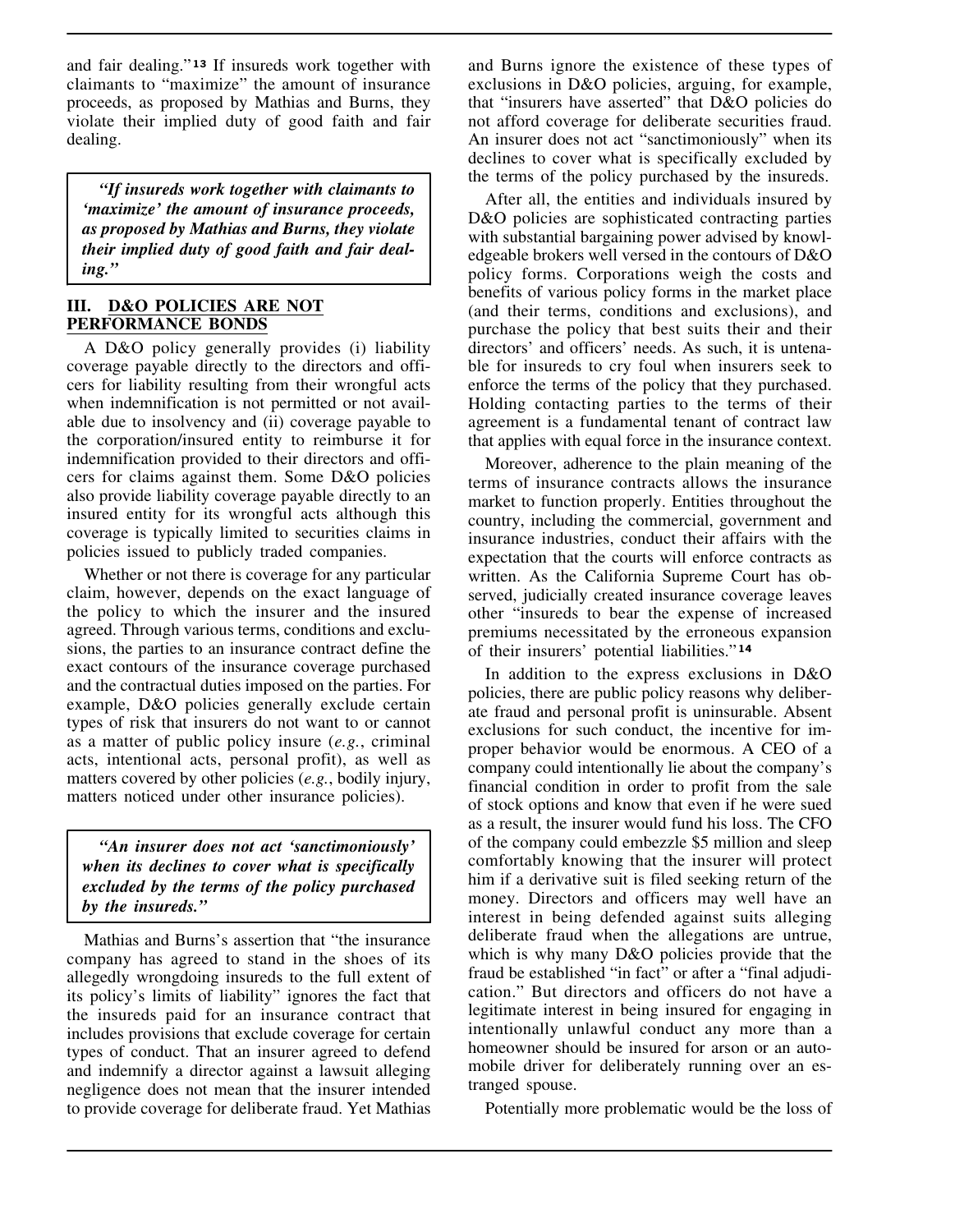incentive to prevent such conduct in the first place. One of the effects of the fraud exclusions in D&O insurance policies is to promote corporate fraud prevention. Because there is no coverage for intentionally fraudulent conduct, corporations have a further incentive to adopt policies and practices to avoid such fraud. As such, D&O policies bolster the deterrent effect of the securities laws and other corporate regulations. If a corporation could pass on the costs of a director's deliberate fraud to the insurance industry, then it would have less incentive to actively police and prevent such conduct.

Burns and Mathias also erroneously argue that where an application for D&O coverage contains material misrepresentations, insurers may seek to rescind the policy and thereby "avoid their duties" under the policies. Again, this argument flies in the face of basic principles of contract law. If a party to a contract makes a material misrepresentation when entering into a contract on which the second party relies, the second party is generally entitled, as a matter of law, to rescind the policy.**15** In the case of D&O policies, "[t]he general financial condition of the corporation in the present as well as the past is very important to an insurance company's decision to issue D&O liability coverage." **<sup>16</sup>** Since there is an asymmetry of information, D&O insurers generally require representations as to the insured entity's financial condition. Accordingly, an insurer does not "avoid its duties" when this information, on which it relied, proves to be false. Instead, in such circumstances, the insurer is prudently enforcing its rights.

### **IV. INSURERS AND INSUREDS HAVE A COMMON INTEREST**

Mathias and Burns's analysis fails even to acknowledge the common interest shared by insurers and insureds. Both insurers and insureds are damaged by the willingness of the their common foe the plaintiffs' bar — to bring what in many cases are meritless lawsuits in an effort to extort attorneys fees and unwarranted settlement dollars from companies and their insurers even in the absence of misconduct.

The severity and frequency of claims under professional liability policies, particularly D&O policies, have trended upward in recent years. Although the Private Securities Litigation Reform Act ("PSLRA"), enacted in 1995, sought to reduce the number of securities class action suits, it has failed to do so. Moreover, the recent high-profile corporate restatements and scandals have resulted in enormous market capitalization losses and the growing number of institutional investor plaintiffs has added a new dynamic to attempts to resolve securities lawsuits.

At the same time, the settlement amounts in securities cases has skyrocketed in recent years. According to the Cornerstone Research Class Action Study, excluding the unique Cendent Corporation settlement and adjusting for inflation, the average post-PSLRA settlement through 2003 was \$18.6 million — nearly two and half times larger than the pre-PSLRA average settlement amount of \$7.8 Million.<sup>17</sup> Moreover, according to Cornerstone, there was a 55% increase in average estimated plaintiffstyle damages for cases that settled in 2003 (\$1.5 billion) versus 2002 (\$954 million).**<sup>18</sup>**

Significantly, these costs do not fall on the shoulders of insurers alone. Insureds are required to satisfy retentions, deductibles or coinsurance and pay for settlements in excess of policy limits. They also face the potential for higher premiums and retentions or deductibles as insurers face greater exposure from securities lawsuits. Moreover, companies and their directors and officers face a high cost from litigation apart from the expense of litigating and defending the litigation. Litigation requires directors and officers to divert substantial time and effort from running their businesses. Companies face negative press and the resulting stock price drop that accompanies litigation, particularly when the litigation results in a large pay out — whether covered or not under a D&O policy.

Insureds should therefore be working with their insurers to defend aggressively securities litigation, not working with claimants to maximize insurance proceeds, as Mathias and Burns advocate. By capitulating, particularly when the underlying case is weak, insureds will only embolden securities plaintiffs to file more lawsuits in the search of more easy paydays.

*"Insureds should therefore be working with their insurers to defend aggressively securities litigation, not working with claimants to maximize insurance proceeds, as Mathias and Burns advocate."*

# **V. CONCLUSION**

Mathias and Burns have taken the concept of using house money to a whole new level by advocating that insureds collude with the plaintiffs to, in their words, "soften" the insurers' negotiating position and "to bring maximum leverage to bear upon insurers." Their recommendations are inconsistent with a number of provisions in D&O policies, which Mathias and Burns simply ignore, that require insureds to cooperate with their insurers, not the plaintiffs. These provisions ensure that litigation is effectively defended, thereby avoiding incentives for plaintiffs to